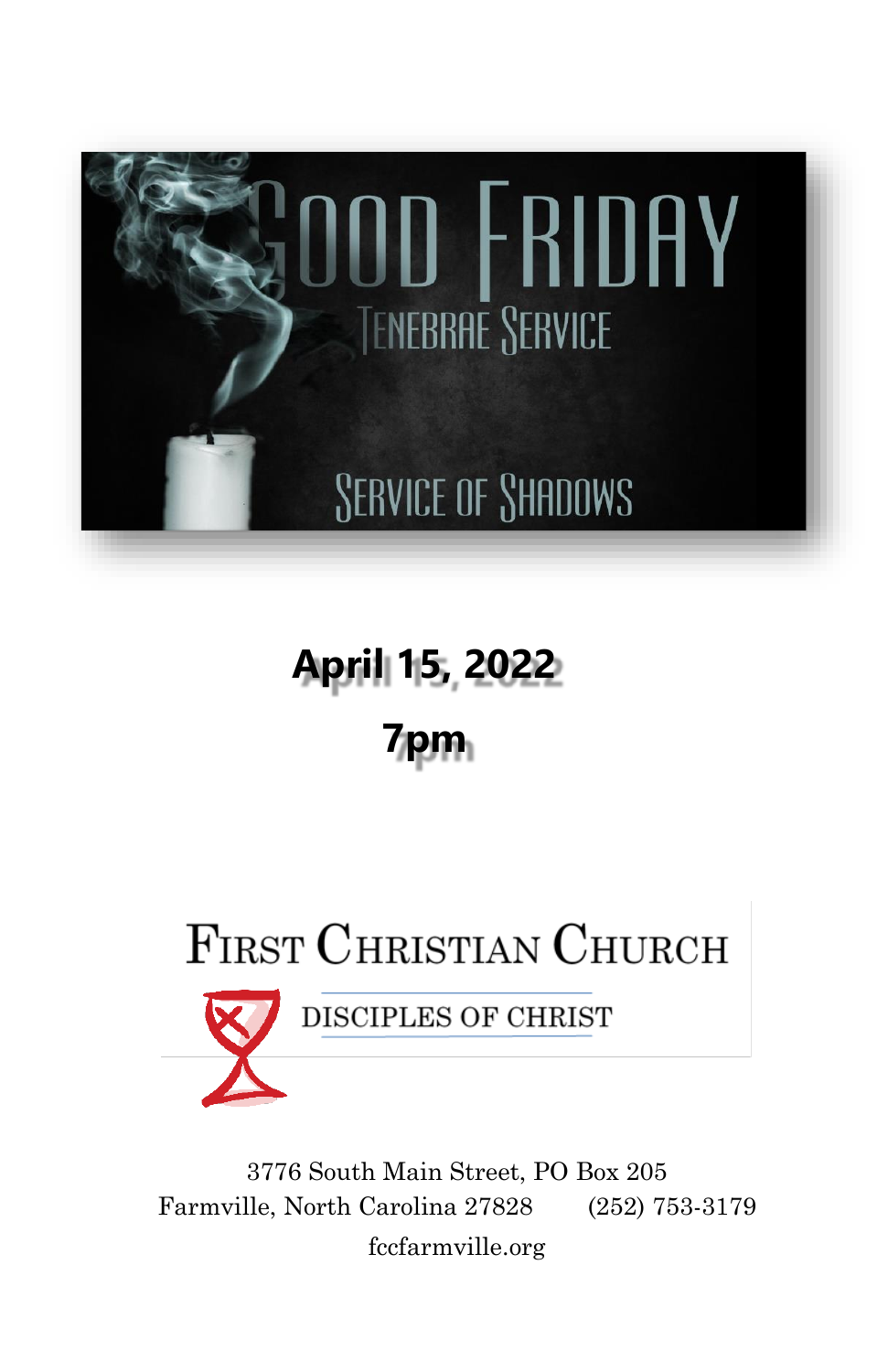Service of Shadows

Organ Prelude *The Suf'ring Savior* Arr. Lani Smith Penny McCreary, piano and Casey Childers, organ

\*Opening Prayer **Rev. Morgan Daughety** 

\*Statement of Service Rev. Morgan Daughety

\*Hymn, 197 *Beneath the Cross of Jesus*

## **Shadow of Betrayal**

Matthew 26:20-25 Miriam Lewis *Reader extinguishes a candle.*

Solo *Wayfaring Stranger* arr. Cindy Berry  *Penny McCreary, piano*

### **Shadow of Desertion**

Matthew 26:31-35 Donna Moore *Reader extinguishes a candle.*

Hymn, 211 *Jesus Walked This Lonesome Valley*

### **Shadow of Lethargy**

Mark 14:32-41 Mary Steinbauer *Reader extinguishes a candle.*

Anthem *Just as I Am* Lynette Maynard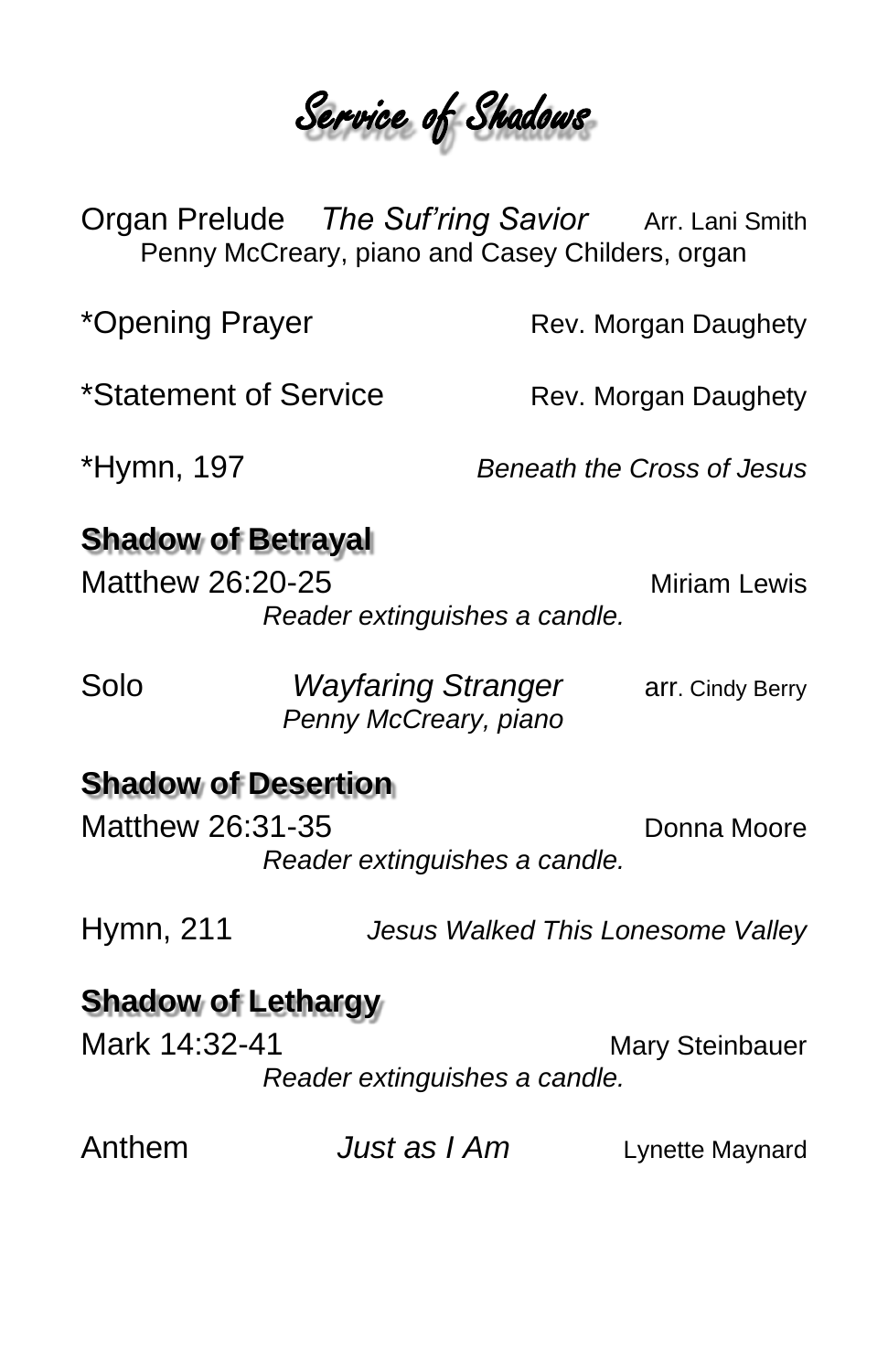# **Shadow of Violence**

Matthew 26:47-52 Doris Briley *Reader extinguishes a candle.* Solo *O Sacred Head Now Wounded* Casey Childers, organ **Shadow of Denial** Luke 22:54-62 Julie Walker *Reader extinguishes a candle.* Hymn, 210 Ah, Holy Jesus, How Has Thou Offended

#### **Shadow of Cynicism** John 18:33-38a Kim Griffiths *Reader extinguishes a candle.*

Anthem *When Jesus Wept* arr. A.F. Shultz

#### **Shadow of Irresponsibility**

Matthew 27:20-26 Rev. Morgan Daughety *Reader extinguishes last candle*

Solo *And Can It Be* Strainer BJ Lawrence, baritone and Casey Childers, piano

### **Shadow of Death**

Mark 15:22-37 Rev. Morgan Daughety *Pastor extinguishes the Christ Candle.*